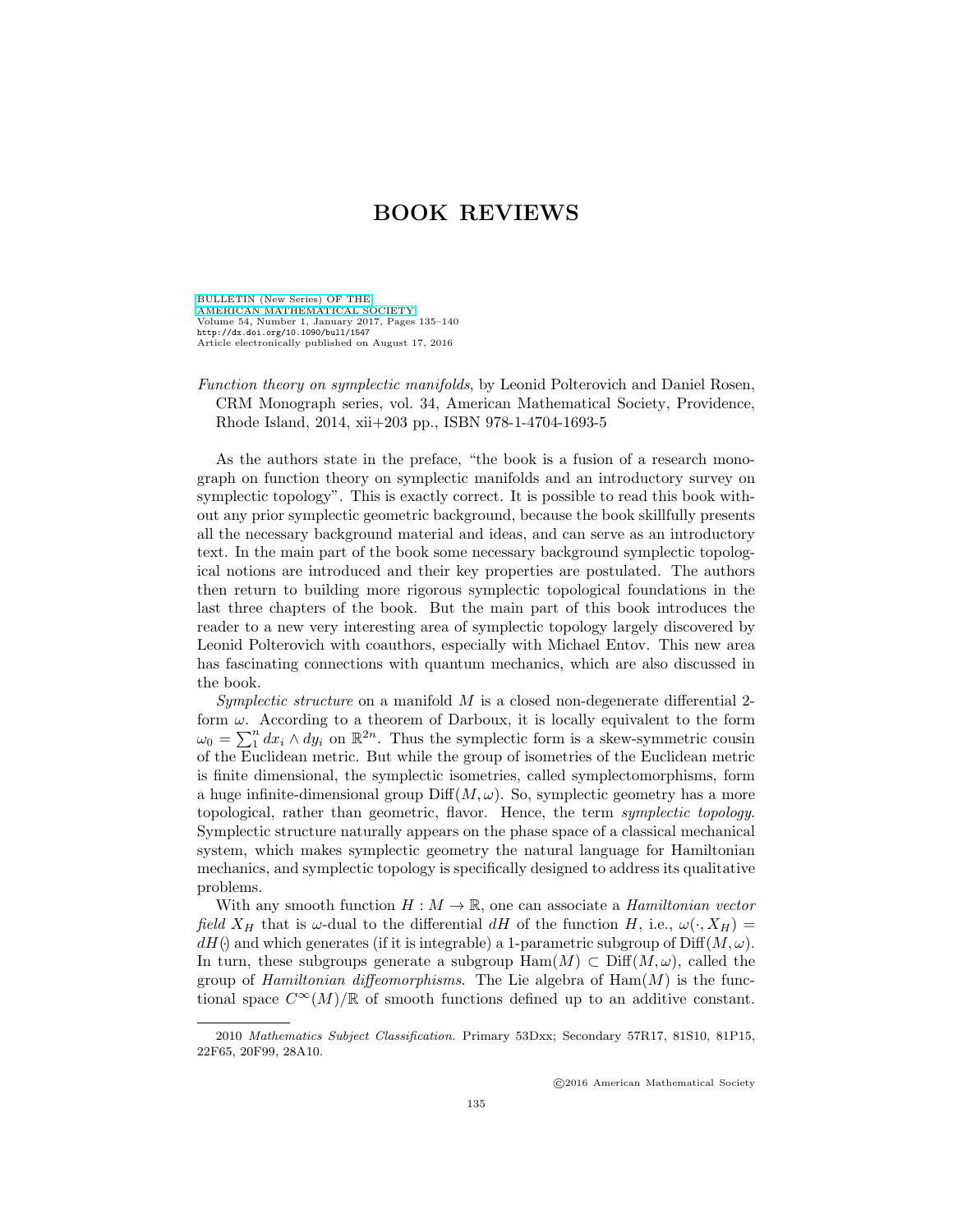According to a theorem of A. Banyaga [\[3\]](#page-4-0), the group  $\text{Ham}(M)$  for a closed M is simple and coincides with the commutator subgroup of the identity component of  $\text{Diff}(M,\omega)$ . If M is non-compact, then according to another result of Banyaga, the  $\text{EM}(M, \omega)$ . If M is non-compact, then according to another result of Banyaga, the subgroup  $\text{Ham}_0(M)$  of compactly supported symplectomorphisms and its universal cover  $\widetilde{\text{Ham}}_0(M)$  are *perfect* groups. There exists a unique non-trivial homomorphism Cal :  $\widetilde{\text{Ham}}_0(M) \to \mathbb{R}$ , called *Calabi homomorphism* [\[7\]](#page-4-1); its kernel coincides with the commutator subgroup  $[\text{Ham}_{0}(M), \text{Ham}_{0}(M)]$ . The Calabi homomorphism  $\text{Im}(M, \omega)$ . If *M* is non-compact, then according to another result of Banyaga, the<br>subgroup  $\text{Ham}_0(M)$  of compactly supported symplectomorphisms and its universal<br>cover  $\text{Ham}_0(M)$  are *perfect* groups. There exists a u ported Hamiltonian generating  $f$ . It turns out that the definition does not depend on the choice of the generating Hamiltonian  $H_t$ .

A symplectomorphism  $f : (M, \omega) \to (M, \omega)$  preserves the volume form  $\omega^n$ , and hence the group of symplectomorphisms is a subgroup of the group  $\text{Diff}(M,\omega^n)$  of volume preserving diffeomorphisms of  $M$ . In the beginning of the 1970s Mikhail Gromov proved an alternative: Diff $(M, \omega)$  is either  $C^0$ -closed (rigidity) or  $C^0$ dense in  $\text{Diff}(M,\omega^n)$  (*flexibility*). Moreover, the alternative must have the same resolution for all symplectic manifolds. The flexible resolution of the alternative would imply that compared to volume preserving maps, symplectic maps have no special qualitative properties, such as additional fixed points or constraints on symplectic embeddings of one domain to another. In the 1980s Gromov's alternative was resolved in favor of rigidity by Gromov himself [\[16\]](#page-5-0), as well as by the author of this review  $[10, 11]$  $[10, 11]$ . The proof of Arnold's conjecture for the  $2n$ -torus in the work of C. Conley and E. Zehnder in [\[9\]](#page-4-4) also implied the flexible resolution of the alternative. The method of J-holomorphic curves invented by Gromov to establish symplectic rigidity was very remarkable in its own right and yielded a large number of other fundamental results. Many of them were discussed in the original Gromov work. For instance, Gromov defined the first specifically symplectic invariant, now called Gromov width, which allowed him to prove his famous symplectic non-squeezing theorem: a ball of radius 1 cannot be symplectically embedded to a polydisc whose smallest radius is  $\lt 1$ , regardless of its volume. Remarkable development of the subject quickly followed Gromov's work: Floer homology theory, Hofer geometry, and many other great results which continue to be discovered today.

The introduction in 1990 by Helmut Hofer [\[17\]](#page-5-1) of a bi-invariant metric on the group of Hamiltonian diffeomorphisms was a seminal step in the development of symplectic topology and led to the foundation of a new area, now called *Hofer* geometry. Existence of a bi-invariant metric on a huge non-compact infinitedimensional group is a remarkable phenomenon manifesting symplectic rigidity. It is also quite remarkable that such a bi-invariant metric is essentially unique. In 2010 L. Buhovsky and Y. Ostrover proved the following result (see [\[5\]](#page-4-5)): any biinvariant non-degenerate Finsler type distance metric on  $\text{Ham}(M)$  generated by a norm that is continuous in the  $C^{\infty}$ -topology is equivalent to the Hofer metric. The Hofer metric, according to the authors of the book under review, is one of "three wonders" of symplectic topology (the other two are  $C^0$ -closedness of the group  $Diff(M, \omega)$  and additional fixed point phenomenon for symplectomorphisms, the subject of V. I. Arnold's conjectures [\[2\]](#page-4-6)), which are discussed in the first chapter. And it is the the starting point of the functional development which is the main subject of the book.

A symplectic form  $\omega$  on a manifold M yields a *Poisson bracket*  $\{f, g\}$  for functions on M, given by the formula  $\{f,g\} = \omega(X_f, X_g) = dg(X_f) = -df(X_g)$ . In the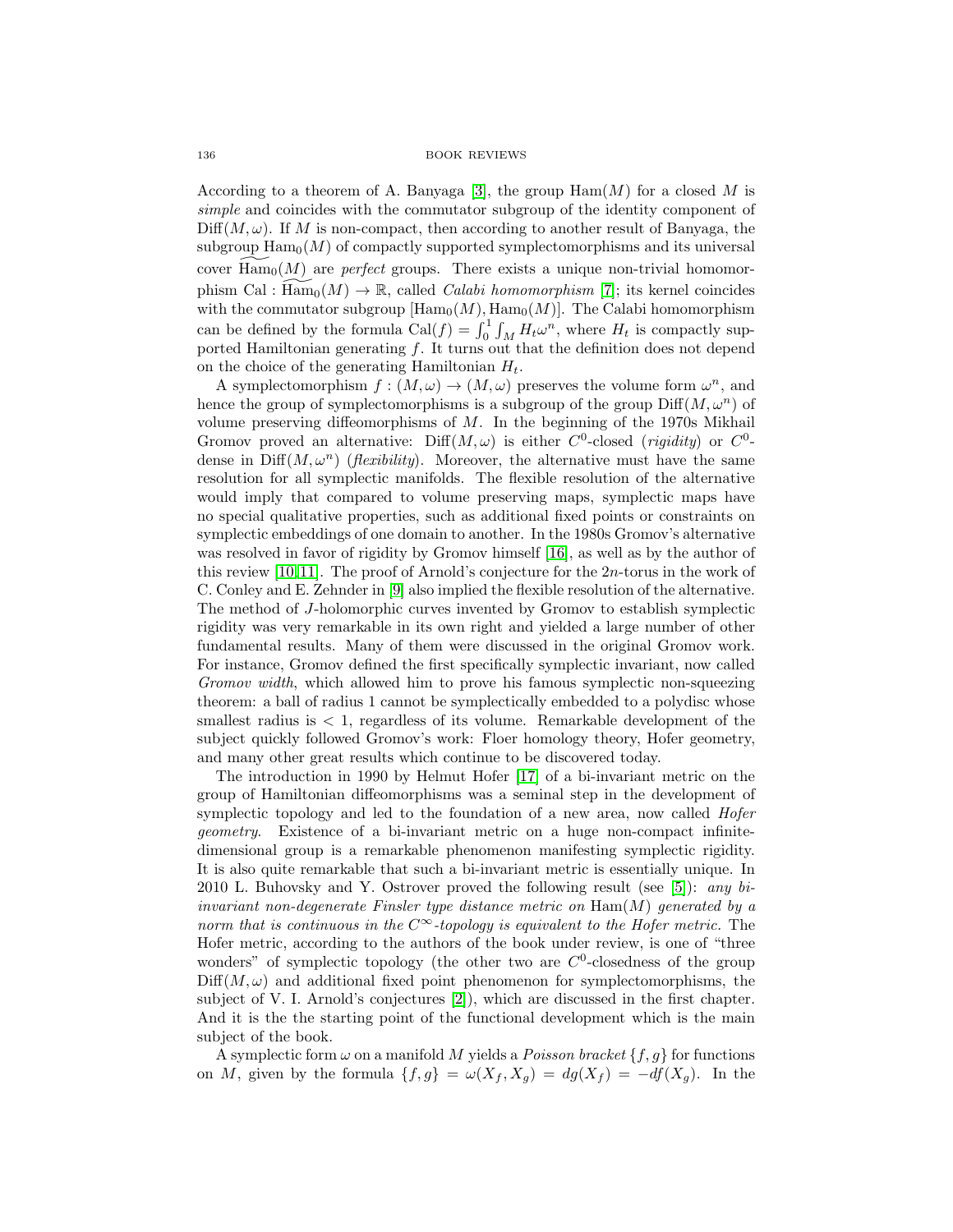general vein of symplectic  $C^0$ -rigidity, Entov and Polterovich proved [\[13\]](#page-4-7), extending earlier results of Cardin and Viterbo [\[8\]](#page-4-8) and Zapolsky [\[20\]](#page-5-2), that the Poisson bracket is lower semi-continuous in the  $C^0$ -topology, i.e.,

$$
\liminf_{(\overline{F},\overline{G})\stackrel{C_0}{\to}(F,G)} \{\overline{F},\overline{G}\} = \{F,G\}.
$$

The second chapter of the book discusses various proofs of this result and its refinements, and in particular, the following Buhovsky's estimate [\[4\]](#page-4-9) of the precise rate of this convergence. Denote

$$
||\{F,G\}||_{\delta} = \inf_{||F-\overline{F}||,||G-\overline{G}|| \leq \delta} ||\{\overline{F},\overline{G}\}||,
$$

where  $|| \cdot ||$  is the  $C^0$ -norm of a function on a compact manifold M. Then there exists  $\delta_0(F,G) > 0$  such that for all  $\delta \in (0, \delta_0(F,G))$  one has

$$
||\{F,G\}|| - ||\{F,G\}||_{\delta} \le C\Psi(F,G)^{1/3}\delta^{2/3},
$$

where  $C \leq 100$  is a constant independent of F and G, and

$$
\Psi(F,G) := \|\{\{\{F,G\},F\},F\} + \{\{\{F,G\},G\},G\}\|.
$$

Moreover, for generic F, G the power  $\delta^{2/3}$  is sharp.

Exploration of Poisson bracket rigidity is one of the main themes throughout the book. For instance, the authors discuss an interesting invariant  $\operatorname{pb}_4(X_0, X_1, Y_0, Y_1)$ of quadruples of compact sets  $X_0, X_1, Y_0, Y_1$  of a symplectic manifold M, based on properties of the Poisson bracket. The invariant was defined by Buhovsky, Entov, and Polterovich in [\[6\]](#page-4-10). We return to its definition later on in the review.

Next, the book discusses the notion of a *quasi-morphism* and its symplectic ramifications. This notion belongs to geometric group theory. A quasi-morphism is a real valued function  $\mu$  on a group G which is a homomorphism up to a bounded error, i.e., there exists a constant  $C > 0$  such that

$$
|\mu(gh) - \mu(g) - \mu(h)| \le C \text{ for any } g, h \in G.
$$

A prototypical example of a quasi-morphism is the  $Poincaré$  rotation number, which is a quasi-morphism on the universal cover Diff( $S^1$ ) of the group of orientation<br>is a quasi-morphism is the *Poincaré rotation number*, which<br>is a quasi-morphism on the universal cover  $\text{Diff}(S^1)$  of the group of orient preserving diffeomorphisms of the circle. A prototypical example of a quasi-morphism is the *Poincaré rotation number*, which<br>is a quasi-morphism on the universal cover  $\widehat{Diff}(S^1)$  of the group of orientation<br>preserving diffeomorphisms of the circle.<br>In the symp

In the symplectic context, an important example of a quasi-morphism is the versal cover of the group of linear symplectic transformations of  $\mathbb{R}^{2n}$ . Given a symplectic matrix S, we take its polar decomposition  $S = PU$ , where matrix P is positive definite self-adjoint and  $U$  is unitary, and then take the complex determinant det(U)  $\in S^1$ . The constructed map  $\text{Sp}(2n,\mathbb{R}) \to S^1$  lifts to the required Maslov index  $\mu$  :  $\overline{Sp}(2n, \mathbb{R}) \to \mathbb{R}$ , where we denote by  $\overline{Sp}(2n, \mathbb{R}) \to \mathbb{R}$  the universal cover of the group of linear symplectic transformations of  $\mathbb{R}^{2n}$ . Given a symplectic matrix *S*, we take its

Recall that a surjective Calabi homomorphism Cal :  $\widetilde{Ham}_{0}(M) \to \mathbb{R}$  is defined on the group  $\widetilde{\text{Ham}}_0(M)$  for a non-compact M, while for a closed M there are no non-trivial homomorphisms  $\text{Ham}(M) \to \mathbb{R}$ . However, it turned out that in many cases the group  $\text{Ham}(M)$  admits *Calabi quasi-morphisms*, which were discovered by Entov and Polterovich [\[12\]](#page-4-11) and which satisfy the following Calabi property: for any f supported in a *displaceable* subset  $U \subset M$ , they coincide with Cal( $f|_U$ ), where displaceability means existence of a Hamiltonian diffeomorphism  $h \in \text{Ham}(M)$  such that  $h(U) \cap U = \emptyset$ . Existence of Calabi quasi-morphisms is another manifestation of symplectic rigidity. Similar to the Hofer metric they can be defined via the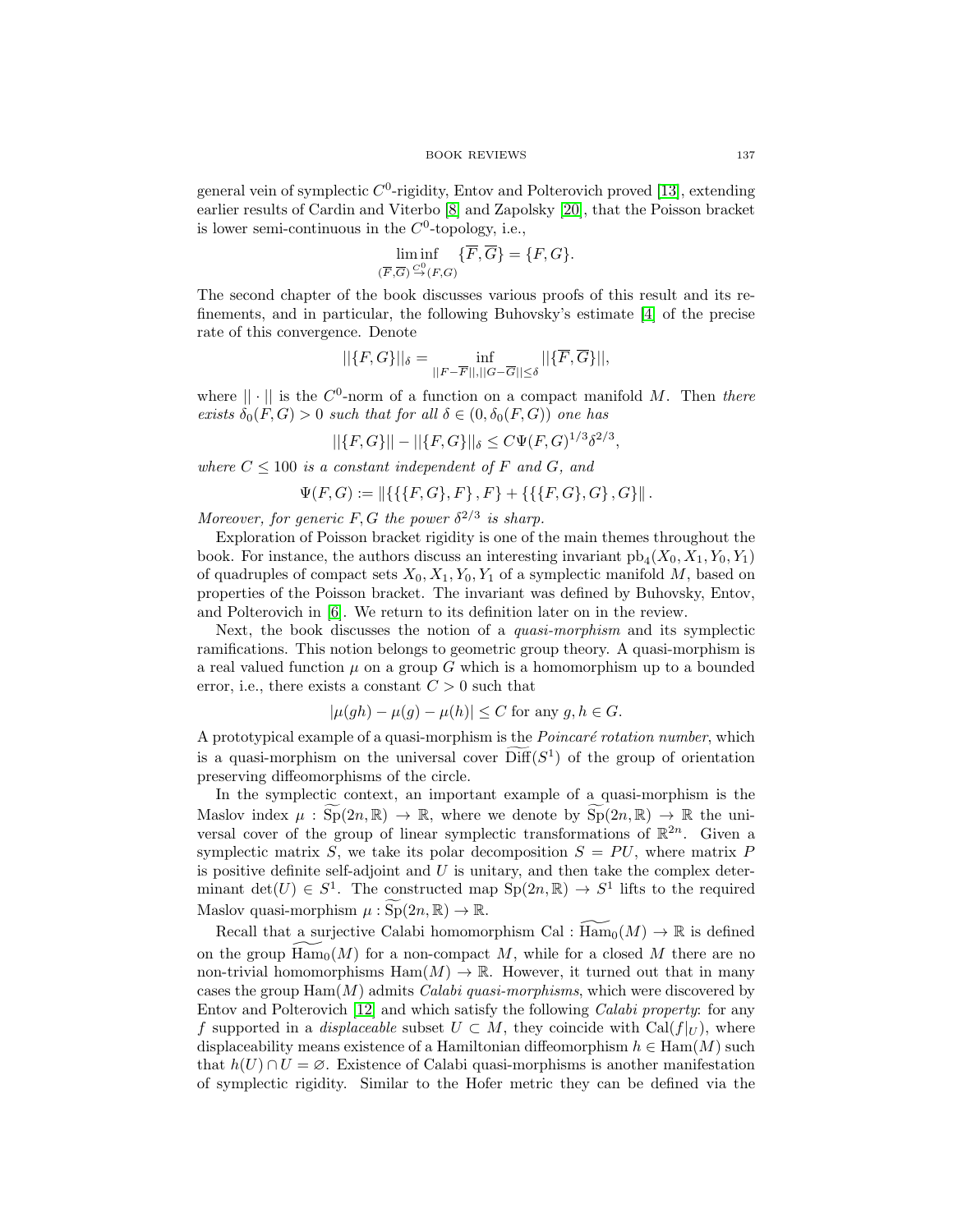theory of spectral invariants, i.e., invariants defined in terms of critical values of 138 BOOK REVIEWS<br>theory of spectral invariants, i.e., invariants defined in terms of critical values of<br>the *action functional*  $S_{\phi}(\tilde{\gamma}) = \int_0^1 \Phi_t(\gamma(t))dt - \int_D \omega$ . Here  $\phi$  is a diffeomorphism from  $\widetilde{\text{Ham}}_0(M)$ ;  $\Phi_t$ ,  $t \in [0,1]$ , is a time dependent Hamiltonian generating  $\phi$  and theory of spectral invariants, i.e., invariants defined in terms of critical values of<br>the *action functional*  $S_{\phi}(\tilde{\gamma}) = \int_0^1 \Phi_t(\gamma(t))dt - \int_D \omega$ . Here  $\phi$  is a diffeomorphism<br>from  $\overline{\text{Ham}}_0(M)$ ;  $\Phi_t$ ,  $t \in [0, 1]$ , is theory of spectral invariants, i.e., invariants defined in terms of critical values of<br>the *action functional*  $S_{\phi}(\tilde{\gamma}) = \int_0^1 \Phi_t(\gamma(t))dt - \int_D \omega$ . Here  $\phi$  is a diffeomorphism<br>from  $\overline{\text{Ham}}_0(M)$ ;  $\Phi_t$ ,  $t \in [0,1]$ , is a space of contractible loops of  $M$ . The link between quasi-morphisms and spectral invariants is discussed in detail in the book.

The book then introduces the first connection of symplectic topology with quantum mechanics. In von Neumann formalism of quantum mechanics the state of a physical system is a functional  $\rho$  on the space  $\mathcal{L}(H)$  of Hermitian operators (observables) of a Hilbert space H which satisfies three axioms:  $\rho(\text{Id}) = 1$  (normalization),  $\rho(A) \geq 0$  if A is non-negative (positivity), and  $\rho(\alpha A + \beta B) = \alpha \rho(A) + \beta \rho(B)$ ,  $\alpha, \beta \in$  $\mathbb{R}, A, B \in \mathcal{L}(H)$  (linearity). A. Gleason proved in [\[15\]](#page-5-3) that when dim  $H \geq 3$ the relaxed definition of a quasi-state, when one postulates linearity only for commuting pairs of operators  $A, B$ , is equivalent to the original von Neumann definition. In classical mechanics a natural analog of quantum quasi-states are symplectic quasi-states. These are functionals  $\zeta : C(M) \to \mathbb{R}$  on the space  $C(M)$ of continuous functions on a symplectic manifold  $M$  which satisfies the analogous three conditions:  $\zeta(1) = 1$  (*normalization*);  $\zeta(F) \geq 0$  if  $F \geq 0$  (*positivity*); and  $\zeta(\alpha F + \beta G) = \alpha \zeta(F) + \beta \zeta(G)$  for Poisson commuting functions  $F, G \in C(M)$  and real  $\alpha, \beta$  (quasi-linearity). Here we call continuous functions Poisson commuting if they can be uniformly approximated by pairs of Poisson commuting functions. Entov and Polterovich discovered (see [\[14\]](#page-4-12)) an anti-Gleason phenomenon in classical mechanics: there exist symplectic quasi-states which are not states, i.e., which are not necessarily linear on non-Poisson commuting pairs of functions. Again, the source of such examples is the theory of action spectral invariants. The theory of symplectic quasi-states is related to the theory of topological quasi-states introduced by A. Aarnes [\[1\]](#page-4-13). This link is also explored in the book. The book discusses several interesting applications of the theory of symplectic quasi-states to symplectic topology, and in particular to Hofer geometry and Lagrangian intersection theory.

We mentioned above a Poisson bracket based invariant  $pb_4(X_0, X_1, Y_0, Y_1)$  of quadruples of compact subsets  $X_0, X_1, Y_0, Y_1 \subset M$  of a symplectic manifold M. It is defined by the formula

$$
pb_4(X_0, X_1, Y_0, Y_1) = inf{F, G},
$$

where the infimum is taken over all compactly supported  $C^{\infty}$ -functions  $F, G : M \rightarrow$ R which satisfy the following conditions:

$$
F|_{X_0} \leq 0
$$
,  $F|_{X_1} \geq 1$ ,  $G|_{Y_0} \leq 0$ ,  $G|_{X_1} \geq 1$ .

The class of such pairs of functions is non-empty whenever  $X_0 \cap X_1 = Y_0 \cap Y_1 = \emptyset$ . Non-trivial bounds for this invariant come from the theory of quasi-states. In turn, this invariant allows us to prove interesting dynamical properties, such as existence of Hamiltonian trajectories between points of two subsets of the phase space of a Hamiltonian system. For instance, let V be compact domain in  $T^*T^n$  that contains the 0-section, and let  $D_1$  and  $D_2$  be intersections of two distinct fibers of  $T^*T^n$  with V. Then for any Hamiltonian  $G: V \to \mathbb{R}$  that vanishes on  $\partial V$  and is greater than or equal to 1 on the 0-section there is a Hamiltonian trajectory of  $G$  intersecting  $D_0$  and  $D_1$ .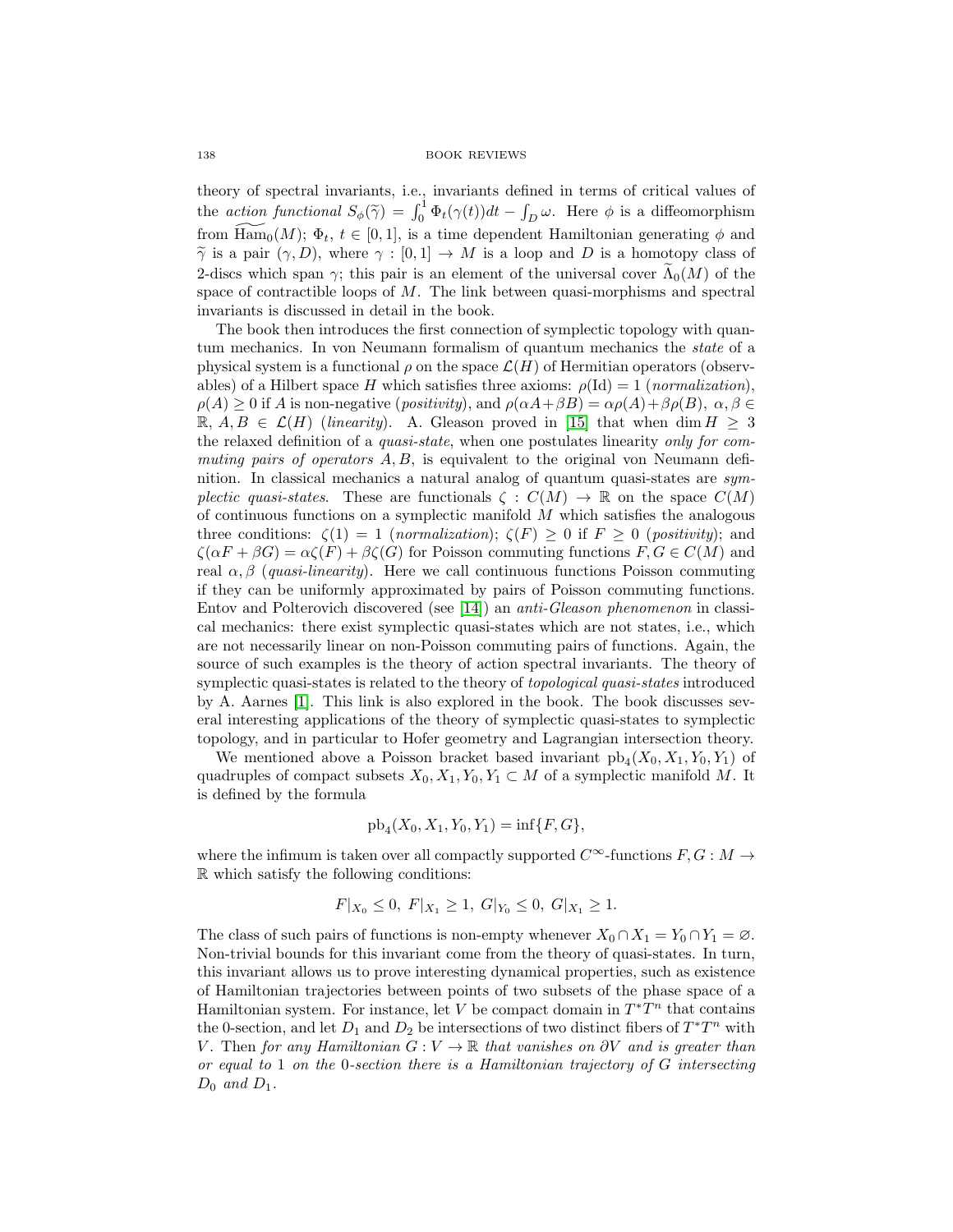Another interesting Poisson bracket based invariant can be associated to a finite open cover  $\mathcal{U} = \{U_i\}_{i=1,\dots,N}$ ,  $\bigcup_{1}^{N} U_i = M$  of a symplectic manifold M. Define

$$
\text{pb}(\mathcal{U}) = \inf_{\vec{F}} \max_{x,y \in Q^N} \left| \left| \left\{ \sum_{1}^N x_i F_i, \sum_{1}^N y_j F_j \right\} \right| \right|.
$$

Here the maximum is taken over  $x = (x_1, \ldots, x_N)$ ,  $y = (y_1, \ldots, y_N)$  in the unit cube  $Q^N = \{0 \le x_i \le 1, i = 1, ..., N\}$ , and the infimum is taken over all partition of unity  $\overrightarrow{F} = \{F_1, \ldots, F_N\}$  subordinated to the covering U. It turns out that symplectic topology yields non-trivial lower bounds for the invariant  $pb(\mathcal{U})$ . For instance, for displaceable sets the book defines a class of invariants, called spectral widths, which could be viewed as variations of Gromov's width invariant. If  $w$  is one of these invariants, define  $w(\mathcal{U}) := \max_i w(U_i)$ . It turns out that if the partition U consists of displaceable open sets, then  $pb(\mathcal{U}) \geq \frac{c(N)}{w(\mathcal{U})}$ , where the constant  $c(N)$ depends only on the number  $N$  of the elements of the partition.

Interestingly, the invariant  $pb(\mathcal{U})$  provides yet another link of symplectic topology with quantum mechanics, this time with the theory of quantum noise. This discussion, which follows Polterovich's papers [\[18,](#page-5-4) [19\]](#page-5-5), culminates the main part of the book, before the authors return in the last three chapters to the building of the necessary additional symplectic topological background.

#### **REFERENCES**

- <span id="page-4-13"></span>[1] J. F. Aarnes, Quasi-states and quasi-measures, Adv. Math. **86** (1991), no. 1, 41–67, DOI 10.1016/0001-8708(91)90035-6. M[R1097027](http://www.ams.org/mathscinet-getitem?mr=1097027)
- <span id="page-4-6"></span>[2] V. Arnol'd, Sur une propriété topologique des applications globalement canoniques de la m´ecanique classique (French), C. R. Acad. Sci. Paris **261** (1965), 3719–3722. M[R0193645](http://www.ams.org/mathscinet-getitem?mr=0193645)
- <span id="page-4-0"></span> $[3]$  A. Banyaga, Sur la structure du groupe des difféomorphismes qui préservent une forme symplectique (French), Comment. Math. Helv. **53** (1978), no. 2, 174–227, DOI 10.1007/BF02566074. M[R490874](http://www.ams.org/mathscinet-getitem?mr=490874)
- <span id="page-4-9"></span>[4] L. Buhovsky, The 2/3-convergence rate for the Poisson bracket, Geom. Funct. Anal. **19** (2010), no. 6, 1620–1649, DOI 10.1007/s00039-010-0045-z. M[R2594616](http://www.ams.org/mathscinet-getitem?mr=2594616)
- <span id="page-4-5"></span>[5] L. Buhovsky and Y. Ostrover, On the uniqueness of Hofer's geometry, Geom. Funct. Anal. **21** (2011), no. 6, 1296–1330, DOI 10.1007/s00039-011-0143-6. M[R2860189](http://www.ams.org/mathscinet-getitem?mr=2860189)
- <span id="page-4-10"></span>[6] L. Buhovsky, M. Entov, and L. Polterovich, Poisson brackets and symplectic invariants, Selecta Math. (N.S.) **18** (2012), no. 1, 89–157, DOI 10.1007/s00029-011-0068-9. M[R2891862](http://www.ams.org/mathscinet-getitem?mr=2891862)
- <span id="page-4-1"></span>[7] E. Calabi, On the group of automorphisms of a symplectic manifold, Problems in analysis (Lectures at the Sympos. in honor of Salomon Bochner, Princeton Univ., Princeton, N.J., 1969), Princeton Univ. Press, Princeton, N.J., 1970, pp. 1–26. M[R0350776](http://www.ams.org/mathscinet-getitem?mr=0350776)
- <span id="page-4-8"></span>[8] F. Cardin and C. Viterbo, Commuting Hamiltonians and Hamilton-Jacobi multi-time equations, Duke Math. J. **144** (2008), no. 2, 235–284, DOI 10.1215/00127094-2008-036. M[R2437680](http://www.ams.org/mathscinet-getitem?mr=2437680)
- <span id="page-4-4"></span>[9] C. C. Conley and E. Zehnder, The Birkhoff-Lewis fixed point theorem and a conjecture of *V. I. Arnol'd*, Invent. Math. **73** (1983), no. 1, 33–49, DOI 10.1007/BF01393824. M[R707347](http://www.ams.org/mathscinet-getitem?mr=707347)
- <span id="page-4-2"></span>[10] Y. Eliashberg, Rigidity of symplectic structures, preprint, 1981.
- <span id="page-4-3"></span>[11] Ya. M. Eliashberg, A theorem on the structure of wave fronts and its application in symplectic topology (Russian), Funktsional. Anal. i Prilozhen. **21** (1987), no. 3, 65–72, 96. M[R911776](http://www.ams.org/mathscinet-getitem?mr=911776)
- <span id="page-4-11"></span>[12] M. Entov and L. Polterovich, Calabi quasimorphism and quantum homology, Int. Math. Res. Not. **30** (2003), 1635–1676, DOI 10.1155/S1073792803210011. M[R1979584](http://www.ams.org/mathscinet-getitem?mr=1979584)
- <span id="page-4-7"></span>[13] M. Entov and L. Polterovich,  $C^0$ -rigidity of Poisson brackets, Symplectic topology and measure preserving dynamical systems, Contemp. Math., vol. 512, Amer. Math. Soc., Providence, RI, 2010, pp. 25–32, DOI 10.1090/conm/512/10058. M[R2605312](http://www.ams.org/mathscinet-getitem?mr=2605312)
- <span id="page-4-12"></span>[14] M. Entov and L. Polterovich, *Quasi-states and symplectic intersections*, Comment. Math. Helv. **81** (2006), no. 1, 75–99, DOI 10.4171/CMH/43. M[R2208798](http://www.ams.org/mathscinet-getitem?mr=2208798)